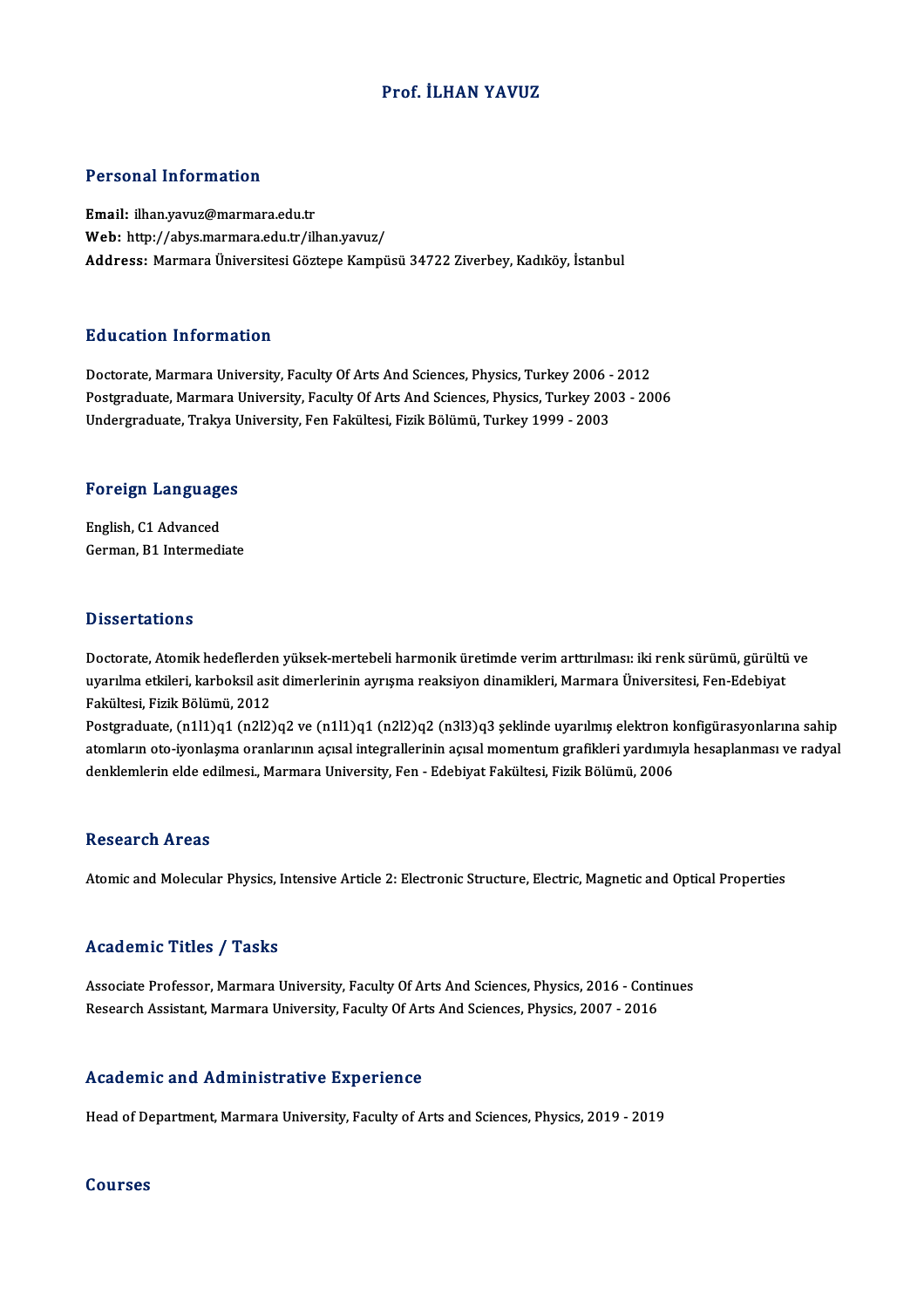Calculus I, Undergraduate, 2018 - 2019<br>Calculus I, Undergraduate, 2018 - 2019<br>Flaktnik ve Manyetiume II, Undergraduat Elektrik ve Manyetizma II, Undergraduate, 2018 - 2019<br>Physics II, Undergraduate, 2018 - 2019 Calculus I, Undergraduate, 2018 - 2019<br>Elektrik ve Manyetizma II, Undergradua<br>Physics II, Undergraduate, 2018 - 2019<br>Physics I Undergraduate, 2018 - 2019 Physics I, Undergraduate, 2018 - 2019 Physics II, Undergraduate, 2018 - 2019<br>Physics I, Undergraduate, 2018 - 2019<br>Computer Simulations in Physics and Chemistry, Doctorate, 2018 - 2019<br>Linear Algebra Undergraduate, 2018 - 2019 Physics I, Undergraduate, 2018 - 2019<br>Computer Simulations in Physics and Chemist<br>Linear Algebra, Undergraduate, 2018 - 2019<br>Flektrik ve Manyetizma, Undergraduate, 2019 Computer Simulations in Physics and Chemistry, Doct<br>Linear Algebra, Undergraduate, 2018 - 2019<br>Elektrik ve Manyetizma, Undergraduate, 2018 - 2019<br>Dijital Elektronik Laberatuvary Undergraduate, 2014 Linear Algebra, Undergraduate, 2018 - 2019<br>Elektrik ve Manyetizma, Undergraduate, 2018 - 2019<br>Dijital Elektronik Laboratuvarı, Undergraduate, 2014 - 2015

# Advising Theses

Yavuz İ., Directional dissociation of molecules by spatially and temporally modified laser fields, Doctorate, S.ARİFE(Student),2020 Yavuz İ., Directional dissociation of molecules by spatially and temporally modified laser fields, Doctorate,<br>S.ARİFE(Student), 2020<br>Yavuz İ., Investigation Of The Molecular Ordering And Charge Transport Of Circular Oligom S.ARİFE(Student), 2020<br>Yavuz İ., Investigation Of The Molecular Ordering And Charge T<br>Solar Cell Applications, Postgraduate, O.KOÇAK(Student), 2019<br>Yavuz İ. Current driven generation and stabilization of magneti

Yavuz İ., Investigation Of The Molecular Ordering And Charge Transport Of Circular Oligomer / Fullerene Comple<br>Solar Cell Applications, Postgraduate, O.KOÇAK(Student), 2019<br>Yavuz İ., Current-driven generation and stabiliza

Solar Cell Applications, Postgraduate, O.KOÇAK(Student), 2019<br>Yavuz İ., Current-driven generation and stabilization of magnetic skyrmions, Doctorate, C.DEĞER(Student), 2019<br>Yavuz İ., Organik yarı iletkenlerin polaron-bağla Yavuz İ., Current-driven generation and stal<br>Yavuz İ., Organik yarı iletkenlerin polaron-b:<br>Postgraduate, C.GÜLERYÜZ(Student), 2017 Postgraduate, C.GÜLERYÜZ(Student), 2017<br>Jury Memberships

Post Graduate, Post Graduate, Gebze Teknik Üniversitesi, June, 2019 Jury Trembertmye<br>Post Graduate, Post Graduate, Gebze Teknik Üniversitesi, June, 2019<br>Doctoral Examination, Doctoral Examination, Trakya Üniversitesi, October, 2018<br>Post Craduate, Bost Craduate, Cobre Telmik Üniversitesi, J Post Graduate, Post Graduate, Gebze Teknik Üniversitesi, June, 2019<br>Doctoral Examination, Doctoral Examination, Trakya Üniversitesi, Oc<br>Post Graduate, Post Graduate, Gebze Teknik Üniversitesi, June, 2018

# Post Graduate, Post Graduate, Gebze Teknik Üniversitesi, June, 2018<br>Articles Published in Journals That Entered SCI, SSCI and AHCI Indexes

The Published in Journals That Entered SCI, SSCI and AHCI Indexes<br>I. Rational selection of the polymeric structure for interface engineering of perovskite solar cells<br>Wang M. Theo Y. Jing Y. Vin Y. YAVUZ L. Zhu B. Zhang A. Rational selection of the polymeric structure for interface engineering of perovskit<br>Wang M., Zhao Y., Jiang X., Yin Y., YAVUZ İ., Zhu P., Zhang A., Han G. S. , Jung H. S. , Zhou Y., et al.<br>JOWE. vel & ne 5, nn 1933 1948 2 Rational selection of the polymeric structure for interfactor and M, Theory C, Yang M, Hand M, Hand JOULE, vol.6, no.5, pp.1032-1048, 2022 (Journal Indexed in SCI) Wang M., Zhao Y., Jiang X., Yin Y., YAVUZ İ., Zhu P., Zhang A., Han G. S. , Jung H. S.<br>JOULE, vol.6, no.5, pp.1032-1048, 2022 (Journal Indexed in SCI)<br>II. Lattice strain suppresses point defect formation in halide perovski JOULE, vol.6, no.5, pp.1032-1048, 2022 (Journal Indexed in SCI)<br>Lattice strain suppresses point defect formation in halid<br>Deger C., Tan S., Houk K. N. , Yang Y., YAVUZ İ.<br>NANO RESEARCH, 2022 (Journal Indexed in SCI) Lattice strain suppresses point defect form:<br>Deger C., Tan S., Houk K. N. , Yang Y., YAVUZ İ.<br>NANO RESEARCH, 2022 (Journal Indexed in SCI)<br>Stability limiting beterointerfaces of pereve III. Stability-limiting heterointerfaces of perovskite photovoltaics NANO RESEARCH, 2022 (Journal Indexed in SCI)<br>Stability-limiting heterointerfaces of perovskite photovoltaics<br>Tan S., Huang T., YAVUZ İ., Wang R., Yoon T. W. , Xu M., Xing Q., Park K., Lee D., Chen C., et al.<br>NATURE 2022 (J Stability-limiting heterointerfaces o<br>Tan S., Huang T., YAVUZ İ., Wang R., Yoor<br>NATURE, 2022 (Journal Indexed in SCI)<br>Surface Defect Fermation and Bassi Tan S., Huang T., YAVUZ İ., Wang R., Yoon T. W. , Xu M., Xing Q., Park K., Lee D., Chen C., et al.<br>NATURE, 2022 (Journal Indexed in SCI)<br>IV. Surface Defect Formation and Passivation in Formamidinium Lead Triiodide (FAPbI(3 NATURE, 2022 (Journal Indexed in SCI)<br>Surface Defect Formation and Passivation in Formamidin<br>Solar Cell Absorbers<br>Oner S. M., Sezen E., Yordanli M. S., Karakoc E., Deger C., Yavuz I. Surface Defect Formation and Passivation in Formamidin<br>Solar Cell Absorbers<br>Oner S. M. , Sezen E., Yordanli M. S. , Karakoc E., Deger C., Yavuz I.<br>JOUPMAL OF BUYSICAL CHEMISTRY LETTERS, pp.224, 220, 2022. JOURNAL OF PHYSICAL CHEMISTRY LETTERS, pp.324-330, 2022 (Journal Indexed in SCI) Oner S. M. , Sezen E., Yordanli M. S. , Karakoc E., Deger C., Yavuz I.<br>JOURNAL OF PHYSICAL CHEMISTRY LETTERS, pp.324-330, 2022 (Journal Indexed in SCI)<br>V. Wide-Gap Perovskite via Synergetic Surface Passivation and Its JOURNAL OF PHYSICAL C<br>Wide-Gap Perovskite v<br>Tandem Photovoltaics<br><sup>Huang T.</sup> Wang P. Nuww Wide-Gap Perovskite via Synergetic Surface Passivation and Its Application toward Eff:<br>Tandem Photovoltaics<br>Huang T., Wang R., Nuryyeva S., Tan S., Xue J., Zhao Y., Wu Q., Weber M. H. , Cheng P., Meng D., et al.<br>SMALL 2021 Tandem Photovoltaics<br>Huang T., Wang R., Nuryyeva S., Tan S., Xue J., Zhao Y., Wu Q., Weber M. H. , Cheng P., Meng D., et al.<br>SMALL, 2021 (Journal Indexed in SCI) VI. Performance-limiting formation dynamics in mixed-halide perovskites Huang T., Tan S., Nuryyeva S., YAVUZ İ., Babbe F., Zhao Y., Abdelsamie M., Weber M. H., Wang R., Houk K. N., et al. SCIENCE ADVANCES, vol.7, no.46, 2021 (Journal Indexed in SCI) VII. Surface Reconstruction of Halide Perovskites During Post-treatment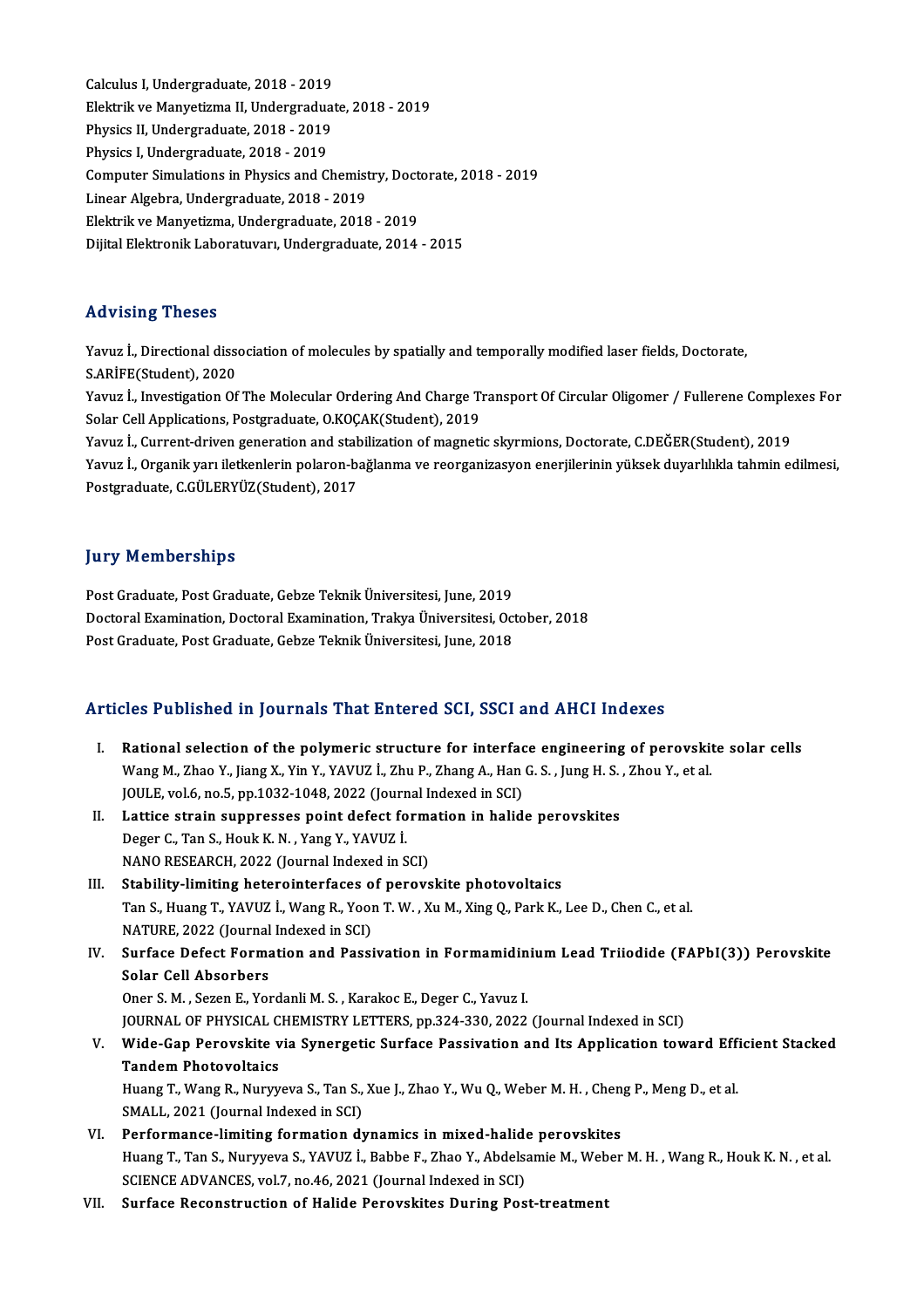Tan S., Huang T., YAVUZ İ., Wang R., Weber M. H. , Zhao Y., Abdelsamie M., Liao M. E. , Wang H., Huynh K., et al.<br>JOUPNAL OF THE AMERICAN CHEMICAL SOCIETY vol 143 no 18 nn 6791 6796 2021 (Journal Indoved in SC Tan S., Huang T., YAVUZ İ., Wang R., Weber M. H. , Zhao Y., Abdelsamie M., Liao M. E. , Wang H., Huynh K., et al<br>JOURNAL OF THE AMERICAN CHEMICAL SOCIETY, vol.143, no.18, pp.6781-6786, 2021 (Journal Indexed in SCI)<br>Shallow Tan S., Huang T., YAVUZ İ., Wang R., Weber M. H., Zhao Y., Abdelsamie M., Liao M. E., Wang H., Huynh K., et a<br>JOURNAL OF THE AMERICAN CHEMICAL SOCIETY, vol.143, no.18, pp.6781-6786, 2021 (Journal Indexed in<br>VIII. Shallow I

- JOURNAL OF THE AMERICAN CHEMICAL SOCIETY, vol.143, no.18, pp.6781-6786, 2021 (Journal Inder<br>Shallow Iodine Defects Accelerate the Degradation of alpha-Phase Formamidinium Perov<br>Tan S., YAVUZ İ., Weber M. H. , Huang T., Che Shallow Iodine Defects Accelerate the Degradation of alph<br>Tan S., YAVUZ İ., Weber M. H. , Huang T., Chen C., Wang R., Wang H<br>JOULE, vol.4, no.11, pp.2426-2442, 2020 (Journal Indexed in SCI)<br>Structural order and sharge tran Tan S., YAVUZ İ., Weber M. H. , Huang T., Chen C., Wang R., Wang H., Ko J. H. , Nuryyeva S., Xue J., et al.<br>JOULE, vol.4, no.11, pp.2426-2442, 2020 (Journal Indexed in SCI)<br>IX. Structural order and charge transfer in highl
- Aydin G., Kocak O., Guleryuz C., YAVUZ İ. NEWJOURNALOF CHEMISTRY,vol.44,no.36,pp.15769-15775,2020 (Journal Indexed inSCI)
- X. Noncovalent pi-stacked robust topological organic framework NEW JOURNAL OF CHEMISTRY, vol.44, no.36, pp.15769-15775, 2020 (Journal Indexed in SCI)<br>Noncovalent pi-stacked robust topological organic framework<br>Meng D., Yang J. L. , Xiao C., Wang R., Xing X., Kocak O., Aydin G., YAVUZ PROCEEDINGS OF THE NATIONAL ACADEMY OF SCIENCES OF THE UNITED STATES OF AMERICA, vol.117, no.34,<br>pp.20397-20403, 2020 (Journal Indexed in SCI) Meng D., Yang J. L. , Xiao C., Wang R., Xing X., Koca<br>PROCEEDINGS OF THE NATIONAL ACADEMY OF<br>pp.20397-20403, 2020 (Journal Indexed in SCI)<br>Strain promoted perpendicular magnetic e
- XI. Strain-promoted perpendicular magnetic anisotropy in Co-Rh alloys AksuP.,Deger C.,Yavuz I.,YildizF. Strain-promoted perpendicular magnetic anisotropy in Co-Rh allo<br>Aksu P., Deger C., Yavuz I., Yildiz F.<br>APPLIED PHYSICS LETTERS, vol.116, no.21, 2020 (Journal Indexed in SCI)<br>Staria Impodiment of Iop Migration Contributes t
- Aksu P., Deger C., Yavuz I., Yildiz F.<br>APPLIED PHYSICS LETTERS, vol.116, no.21, 2020 (Journal Indexed in SCI)<br>XII. Steric Impediment of Ion Migration Contributes to Improved Operational Stability of Perovskite<br>Selar Cel APPLIED PH<br>Steric Impe<br>Solar Cells<br>Ten S. YAVU Steric Impediment of Ion Migration Contributes to Improved Operational Stability of Perov<br>Solar Cells<br>Tan S., YAVUZ İ., De Marco N., Huang T., Lee S., Choi C. S. , Wang M., Nuryyeva S., Wang R., Zhao Y., et al.<br>ADVANCED MA

Solar Cells<br>Tan S., YAVUZ İ., De Marco N., Huang T., Lee S., Choi C. S. , Wang M., Nu<br>ADVANCED MATERIALS, vol.32, no.11, 2020 (Journal Indexed in SCI)<br>Carrier envelane nhase sentrelled melesular dissesiation by Tan S., YAVUZ İ., De Marco N., Huang T., Lee S., Choi C. S. , Wang M., Nuryyeva S., Wang R., Zhao Y., et al.<br>ADVANCED MATERIALS, vol.32, no.11, 2020 (Journal Indexed in SCI)<br>XIII. Carrier-envelope-phase-controlled molecula

- ADVANCED MATERIALS, vol.32, no.11, 2020 (Journal Indexed in SC)<br>Carrier-envelope-phase-controlled molecular dissociation b<br>Bozpolat S. A. , Rosenberger P., Ciappina M. F. , Kling M. F. , YAVUZ İ.<br>PHYSICAL PEVIEW A. vol.100 Carrier-envelope-phase-controlled molecular dissociation<br>Bozpolat S. A. , Rosenberger P., Ciappina M. F. , Kling M. F. , YAVUZ<br>PHYSICAL REVIEW A, vol.100, no.6, 2019 (Journal Indexed in SCI)<br>Constructive molecular configur Bozpolat S. A., Rosenberger P., Ciappina M. F., Kling M. F., YAVUZ İ.<br>PHYSICAL REVIEW A, vol.100, no.6, 2019 (Journal Indexed in SCI)<br>XIV. Constructive molecular configurations for surface-defect passivation of perovskite
- PHYSICAL REVIEW A, vol.100, no.6, 2019 (Journal Indexed in SCI)<br>Constructive molecular configurations for surface-defect passivation of perovskite <sub>]</sub><br>Wang R., Xue J., Wang K., Wang Z., Luo Y., Fenning D., Xu G., Nuryyeva Constructive molecular configurations for surface-defect passive<br>Wang R., Xue J., Wang K., Wang Z., Luo Y., Fenning D., Xu G., Nuryyeva S., H<br>SCIENCE, vol.366, no.6472, pp.1509-1541, 2019 (Journal Indexed in SCI)<br>Impect of Wang R., Xue J., Wang K., Wang Z., Luo Y., Fenning D., Xu G., Nuryyeva S., Huang T., Zhao Y., et al.<br>SCIENCE, vol.366, no.6472, pp.1509-1541, 2019 (Journal Indexed in SCI)<br>XV. Impact of interlayer coupling on magnetic skyr SCIENCE, vol.366, no.6472, pp.1509-1541, 2019 (Journal Indexed in SCI)
- JOURNAL OF MAGNETISM AND MAGNETIC MATERIALS, vol.489, 2019 (Journal Indexed in SCI) DEĞER C., YAVUZ İ., Yildiz F.<br>JOURNAL OF MAGNETISM AND MAGNETIC MATERIALS, vol.489, 2019 (Journal Indexed in SCI)<br>XVI. Crystalline Liquid-like Behavior: Surface-Induced Secondary Grain Growth of Photovoltaic<br>Regevalite
- JOURNAL OF MAGNETIS<br>Crystalline Liquid-like<br>Perovskite Thin Film.<br>Yue L.Wang B. Wang K Crystalline Liquid-like Behavior: Surface-Induced Secondary Grain Growth of Photo<br>Perovskite Thin Film.<br>Xue J., Wang R., Wang K., Wang Z., Yavuz İ., Wang Y., Yang Y., Gao X., Huang T., Nuryyeva S., et al.<br>Journal of the Am

Perovskite Thin Film.<br>Xue J., Wang R., Wang K., Wang Z., Yavuz İ., Wang Y., Yang Y., Gao X., Huang T., Nuryyeva S., et al.<br>Journal of the American Chemical Society, vol.141, pp.13948-13953, 2019 (Journal Indexed in SCI)<br>Cu Xue J., Wang R., Wang K., Wang Z., Yavuz İ., Wang Y., Yang Y., Gao X., Huang T., Nuryyeva S., et al.<br>Journal of the American Chemical Society, vol.141, pp.13948-13953, 2019 (Journal Indexed in S<br>XVII. Current-driven cohere

- 
- Journal of the American C.<br>Current-driven coherer<br>Deger C., Yavuz I., Yildiz F.<br>SCIENTIEIC BEROPTS .vol. Current-driven coherent skyrmion generation<br>Deger C., Yavuz I., Yildiz F.<br>SCIENTIFIC REPORTS, vol.9, 2019 (Journal Indexed in SCI)<br>Charge Transfor and Interface Effects in Co. Assemb

XVIII. Charge Transfer and Interface Effects in Co-AssembledCircular Donor/Acceptor Complexes for<br>OrganicPhotovoltaics SCIENTIFIC REPORTS, vo<br>Charge Transfer and 1<br>OrganicPhotovoltaics<br>Kosak O, DUPU LP, XAN KoçakO.,DURUİ.P. ,YAVUZ İ. OrganicPhotovoltaics<br>Koçak O., DURU İ. P. , YAVUZ İ.<br>Advanced Theory and Simulations, pp.1, 2019 (Journal Indexed in SCI Expanded)<br>Solid State Order and Charge Mobility in J51, to [12]Cycleneranhenylen

XIX. Solid-State Order and Charge Mobility in [5]- to [12] Cycloparaphenylenes<br>Lin J. B., Darzi E. R., Jasti R., Yavuz I., Houk K. N. Advanced Theory and Simulations, pp.1, 2019 ()<br>Solid-State Order and Charge Mobility in [<br>Lin J. B. , Darzi E. R. , Jasti R., Yavuz I., Houk K. N.<br>JOUPMAL OF THE AMERICAN CHEMICAL SOCIET Solid-State Order and Charge Mobility in [5]- to [12]Cycloparaphenylenes<br>Lin J. B. , Darzi E. R. , Jasti R., Yavuz I., Houk K. N.<br>JOURNAL OF THE AMERICAN CHEMICAL SOCIETY, vol.141, no.2, pp.952-960, 2019 (Journal Indexed i Lin J. B. , Darzi E. R. , Jasti R., Yavuz I., Houk K. N.<br>JOURNAL OF THE AMERICAN CHEMICAL SOCIETY, vol.141, no.2, pp.952-960, 2019 (Journal Indexed in SCI)<br>XX. Impact of morphology, side-chains, and crystallinity on charge

# **JOURNAL OF THE A<br>Impact of morphe<br>double helicenes**<br>VAVUZ L Lin L P L Impact of morphology, sid<br>double helicenes<br>YAVUZ İ., Lin J. B. , Houk K. N.<br>PHYSICAL CHEMISTRY CHEM double helicenes<br>YAVUZ İ., Lin J. B. , Houk K. N.<br>PHYSICAL CHEMISTRY CHEMICAL PHYSICS, vol.21, no.2, pp.901-914, 2019 (Journal Indexed in SCI)

- XXI. Control of molecular dissociation by spatially inhomogeneous near fields PHYSICAL CHEMISTRY CHEMICAL PHYSICS, vol.21, no.2, pp.901-914, 2019 (Journal In<br>Control of molecular dissociation by spatially inhomogeneous near fields<br>Yavuz I., Schoetz J., Ciappina M. F., Rosenberger P., Altun Z., Lewen Control of molecular dissociation by spatially inhomogene<br>Yavuz I., Schoetz J., Ciappina M. F. , Rosenberger P., Altun Z., Lewe:<br>PHYSICAL REVIEW A, vol.98, no.4, 2018 (Journal Indexed in SCI)<br>Intrincie charge mobility in h
- Yavuz I., Schoetz J., Ciappina M. F. , Rosenberger P., Altun Z., Lewenstein M., Kling M. F.<br>PHYSICAL REVIEW A, vol.98, no.4, 2018 (Journal Indexed in SCI)<br>XXII. Intrinsic charge-mobility in benzothieno[3,2-b][1]benzothioph PHYSICAL REVIEW A, vol.98, no.4, 2018 (<br>Intrinsic charge-mobility in benzothi<br>enhanced with long alkyl side-chains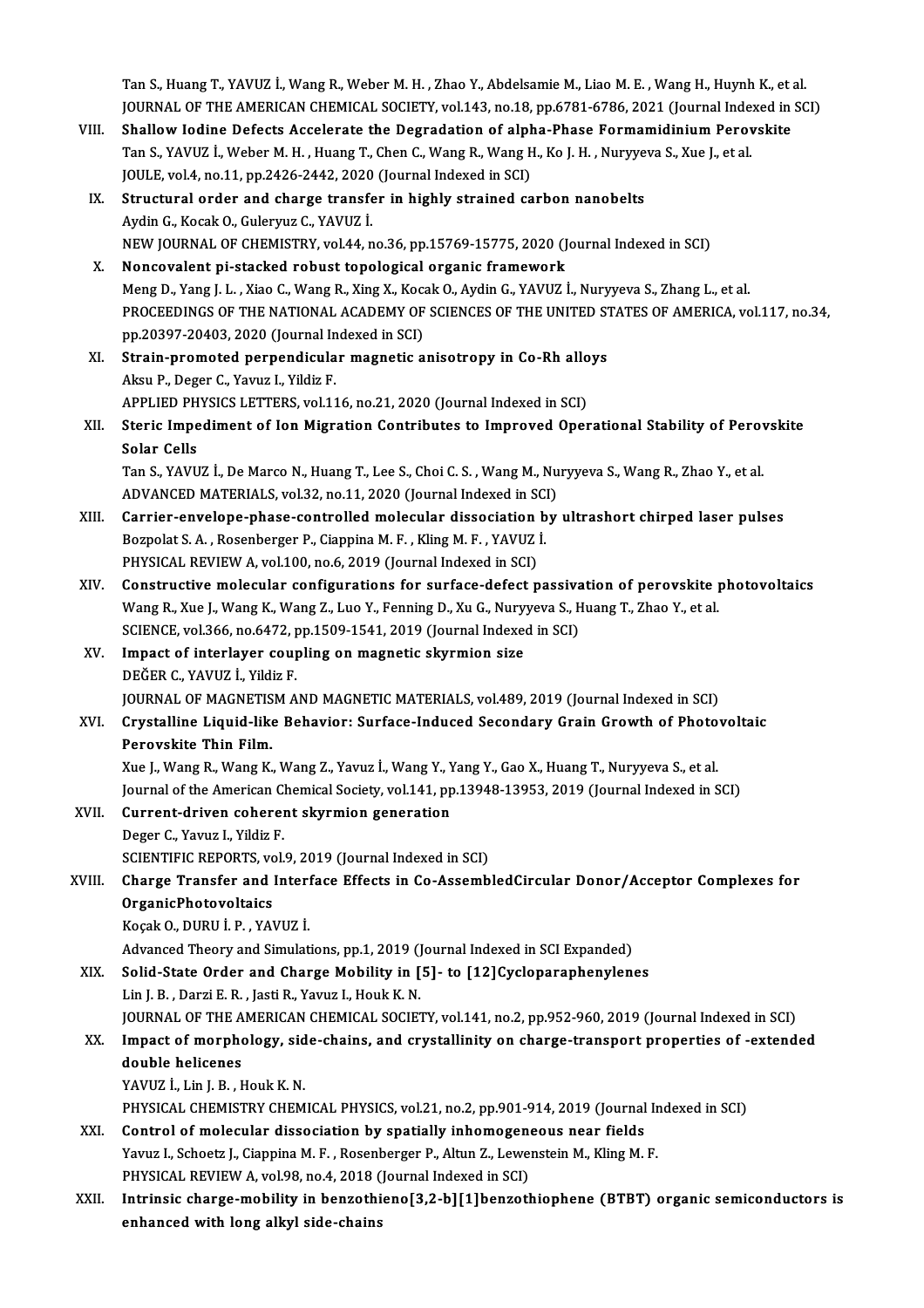AlkanM.,Yavuz I.

Alkan M., Yavuz I.<br>PHYSICAL CHEMISTRY CHEMICAL PHYSICS, vol.20, no.23, pp.15970-15979, 2018 (Journal Indexed in SCI)<br>Understanding the Impact of Thiophone (Euron Substitution on Intrinsic Charge Corrier Mobil Alkan M., Yavuz I.<br>PHYSICAL CHEMISTRY CHEMICAL PHYSICS, vol.20, no.23, pp.15970-15979, 2018 (Journal Indexed in SCI)<br>XXIII. Understanding the Impact of Thiophene/Furan Substitution on Intrinsic Charge-Carrier Mobility<br>Ture

PHYSICAL CHEMISTRY CHEMICAL F<br>Understanding the Impact of Th<br>Turan H. T. , YAVUZ İ., AVİYENTE V.<br>JOUPMAL OF PHYSICAL CHEMISTRY Understanding the Impact of Thiophene/Furan Substitution on Intrinsic Charge-Carrier Me<br>Turan H. T. , YAVUZ İ., AVİYENTE V.<br>JOURNAL OF PHYSICAL CHEMISTRY C, vol.121, no.46, pp.25682-25690, 2017 (Journal Indexed in SCI)<br>Dis

Turan H. T. , YAVUZ İ., AVİYENTE V.<br>JOURNAL OF PHYSICAL CHEMISTRY C, vol.121, no.46, pp.25682-25690, 2017 (Journal Indexed in SCI)<br>XXIV. Dichotomy between the band and hopping transport in organic crystals: insights fr JOURNA<br><mark>Dichoto</mark><br>Yavuz I.<br>puvsic*i* Dichotomy between the band and hopping transport in organic crystals: insights from experimental and the Micro<br>PHYSICAL CHEMISTRY CHEMICAL PHYSICS, vol.19, no.38, pp.25819-25828, 2017 (Journal Indexed in SCI)<br>The effect of

Yavuz I.<br>PHYSICAL CHEMISTRY CHEMICAL PHYSICS, vol.19, no.38, pp.25819-25828, 2017 (Journal Indexed in SCI)<br>XXV. The effect of hexyl side chains on molecular conformations, crystal packing, and charge transport of<br>alizat

PHYSICAL CHEMIS<br>The effect of hex<br>oligothiophenes<br>Chemiaughi P-P The effect of hexyl side chains on molecular conformations, crystal packing, and charge tr<br>oligothiophenes<br>Cherniawski B.P., Lopez S.A., Burnett E.K., YAVUZ İ., Zhang L., Parkin S.R., Houk K.N., Briseno A.L.<br>JOUPMAL OF MAT ol<mark>igothiophenes</mark><br>Cherniawski B. P. , Lopez S. A. , Burnett E. K. , YAVUZ İ., Zhang L., Parkin S. R. , Houk K. N. , Brisen<br>JOURNAL OF MATERIALS CHEMISTRY C, vol.5, no.3, pp.582-588, 2017 (Journal Indexed in SCI)<br>Mesessale

# Cherniawski B. P. , Lopez S. A. , Burnett E. K. , YAVUZ İ., Zhang L., Parkin S. R. , Houk K. N. , Briseno A. L.<br>JOURNAL OF MATERIALS CHEMISTRY C, vol.5, no.3, pp.582-588, 2017 (Journal Indexed in SCI)<br>XXVI. Mesoscale Order **JOURNAL OF MATER<br>Mesoscale Orderin<br>YAVUZ İ., Houk K. N.**<br>JOUPNAL OF PHYSIC Mesoscale Ordering and Charge-Transport of Crystalline Spiro-OMeTAD Organic Sem<br>YAVUZ İ., Houk K. N.<br>JOURNAL OF PHYSICAL CHEMISTRY C, vol.121, no.2, pp.993-999, 2017 (Journal Indexed in SCI)<br>Understanding dianoraire charge

JOURNAL OF PHYSICAL CHEMISTRY C, vol.121, no.2, pp.993-999, 2017 (Journal Indexed in SCI)

YAVUZ İ., Houk K. N.<br>JOURNAL OF PHYSICAL CHEMISTRY C, vol.121, no.2, pp.993-999, 2017 (Journal Indexed in SC<br>XXVII. Understanding dispersive charge-transport in crystalline organic-semiconductors<br>YAVUZ İ., Lopez S. A. YAVUZ İ., Lopez S. A.<br>PHYSICAL CHEMISTRY CHEMICAL PHYSICS, vol.19, no.1, pp.231-236, 2017 (Jour<br>XXVIII. Below-threshold harmonic generation from strong non-uniform fields<br>Vouve L

PHYSICAL CHEMISTRY CHEMICAL PHYSICS, vol.19, no.1, pp.231-236, 2017 (Journal Indexed in SCI)

PHYSICA<br>Below-<br>Yavuz I. Below-threshold harmonic generation from strong non-uniform fields<br>Yavuz I.<br>JOURNAL OF MODERN OPTICS, vol.64, no.19, pp.2043-2050, 2017 (Journal Indexed in SCI)<br>Quantitative prodiction of morphology and electron transport

Yavuz I.<br>JOURNAL OF MODERN OPTICS, vol.64, no.19, pp.2043-2050, 2017 (Journal Indexed in SCI)<br>XXIX. Quantitative prediction of morphology and electron transport in crystal and disordered organic<br>semiconductors **JOURNAL OF MOD<br>Quantitative pre<br>semiconductors**<br>VAVUZ LADOZS semiconductors<br>YAVUZ İ., Lopez S. A. , Lin J. B. , Houk K. N.<br>JOURNAL OF MATERIALS CHEMISTRY C, vol.4, no.47, pp.11238-11243, 2016 (Journal Indexed in SCI)<br>Controlling electron localization in H. 3(+) by intense plasmen en

YAVUZ İ., Lopez S.A., Lin J.B., Houk K.N.

- YAVUZ İ., Lopez S. A., Lin J. B., Houk K. N.<br>JOURNAL OF MATERIALS CHEMISTRY C, vol.4, no.47, pp.11238-11243, 2016 (Journal Indexed in XXX.<br>XXX. Controlling electron localization in H-2(+) by intense plasmon-enhanced laser JOURNAL OF MATERIALS CHEMISTRY C, vol.4, no.47, pp.11238-11243<br>Controlling electron localization in H-2(+) by intense plasmor<br>Yavuz I., Ciappina M. F., Chacon A., Altun Z., Kling M. F., Lewenstein M.<br>PHYSICAL PEVIEW A vol. XXX. Controlling electron localization in  $H-2(+)$  by intense plasmon-enhanced laser fields<br>Yavuz I., Ciappina M. F. , Chacon A., Altun Z., Kling M. F. , Lewenstein M.<br>PHYSICAL REVIEW A, vol.93, no.3, 2016 (Journal Indexed Yavuz I., Ciappina M. F., Chacon A., Altun Z., Kling M. F., Lewenstein M.<br>PHYSICAL REVIEW A, vol.93, no.3, 2016 (Journal Indexed in SCI)<br>XXXI. High-order-harmonic generation from Rydberg atoms driven by plasmon-enhanced la
- PHYSICAL REVIEW A, vol.93, no.3, 2016 (Journal Indexed in SCI)<br>High-order-harmonic generation from Rydberg atoms driven<br>Tikman Y., Yavuz I., Ciappina M. F. , Chacon A., Altun Z., Lewenstein M.<br>PHYSICAL PEVIEW A yol.93, no. High-order-harmonic generation from Rydberg atoms dri<br>Tikman Y., Yavuz I., Ciappina M. F. , Chacon A., Altun Z., Lewensteir<br>PHYSICAL REVIEW A, vol.93, no.2, 2016 (Journal Indexed in SCI)<br>High-order bermonic generation from Tikman Y., Yavuz I., Ciappina M. F. , Chacon A., Altun Z., Lewenstein M.<br>PHYSICAL REVIEW A, vol.93, no.2, 2016 (Journal Indexed in SCI)<br>XXXII. High-order-harmonic generation from H-2(+) molecular ions near plasmon-enha
- PHYSICAL REVIEW A, vol.93, r<br>High-order-harmonic gene<br>YAVUZ İ., Tikman Y., ALTUN Z.<br>PHYSICAL PEVIEW A, vol.93, r High-order-harmonic generation from H-2(+) molecular<br>YAVUZ İ., Tikman Y., ALTUN Z.<br>PHYSICAL REVIEW A, vol.92, no.2, 2015 (Journal Indexed in SCI)<br>A Solid State Effect Beenensible for an Organic Quintet St

YAVUZ İ., Tikman Y., ALTUN Z.<br>PHYSICAL REVIEW A, vol.92, no.2, 2015 (Journal Indexed in SCI)<br>XXXIII. A Solid-State Effect Responsible for an Organic Quintet State at Room Temperature and Ambient<br>Pressure PHYSICAL<br>A Solid-St<br>Pressure<br><sup>7hong V</sup>.

A Solid-State Effect Responsible for an Organic Quintet State at Room Temperature and An<br>Pressure<br>Zheng Y., Miao M., Dantelle G., Eisenmenger N. D. , Wu G., YAVUZ İ., Chabinyc M. L. , Houk K. N. , Wudl F.<br>ADVANCED MATERIAL Pressure<br>Zheng Y., Miao M., Dantelle G., Eisenmenger N. D. , Wu G., YAVUZ İ., Chabinyc M. L. , Hc<br>ADVANCED MATERIALS, vol.27, no.10, pp.1718-1724, 2015 (Journal Indexed in SCI)<br>Theoretical Study of the Molecular Ordering,

Zheng Y., Miao M., Dantelle G., Eisenmenger N. D. , Wu G., YAVUZ İ., Chabinyc M. L. , Houk K. N. , Wudl F.<br>ADVANCED MATERIALS, vol.27, no.10, pp.1718-1724, 2015 (Journal Indexed in SCI)<br>XXXIV. Theoretical Study of the ADVANCED MATERIALS, vol.27,<br>Theoretical Study of the Mol<br>Different Crystalline Phases<br>VAVUZ L Mortin B. N., Bork L. H Theoretical Study of the Molecular C<br>Different Crystalline Phases<br>YAVUZ İ., Martin B.N. , Park J., Houk K.N.<br>JOUPMAL OF THE AMERICAN CHEMICAL Different Crystalline Phases<br>YAVUZ İ., Martin B. N. , Park J., Houk K. N.<br>JOURNAL OF THE AMERICAN CHEMICAL SOCIETY, vol.137, no.8, pp.2856-2866, 2015 (Journal Indexed in SCI)<br>Simulations of Mologular Ordering and Charge Tr

YAVUZ İ., Martin B. N. , Park J., Houk K. N.<br>JOURNAL OF THE AMERICAN CHEMICAL SOCIETY, vol.137, no.8, pp.2856-2866, 2015 (Journal Indexed in State of Molecular Ordering and Charge-Transport of Oligo-Didodecylquaterthiophen JOURNAL<br>Si<mark>mulati</mark><br>(DDQT)<br><sup>VAVUI7 i</sup> Simulations of Molecular Ordering and<br>(DDQT)<br>YAVUZ İ., Zhang L., Briseno A. L. , Houk K. N.<br>JOUPNAL OF PHYSICAL CHEMISTRY C. val 12 (DDQT)<br>YAVUZ İ., Zhang L., Briseno A. L. , Houk K. N.<br>JOURNAL OF PHYSICAL CHEMISTRY C, vol.119, no.1, pp.158-165, 2015 (Journal Indexed in SCI)<br>Phase dependent interference fringes in the wavelength scaling of bermonis eff

YAVUZ İ., Zhang L., Briseno A. L. , Houk K. N.<br>JOURNAL OF PHYSICAL CHEMISTRY C, vol.119, no.1, pp.158-165, 2015 (Journal Indexed in SCI)<br>XXXVI. Phase-dependent interference fringes in the wavelength scaling of harmonic eff **JOURNAL OF PHYSICAL CHEMISTRY C,<br>Phase-dependent interference frim<br>Yavuz I., Bleda E. A. , Altun Z., Topcu T.<br>BHYSICAL BEVIEW A. YOL80, BO 5, 201** Phase-dependent interference fringes in the wavelength s<br>Yavuz I., Bleda E. A. , Altun Z., Topcu T.<br>PHYSICAL REVIEW A, vol.89, no.5, 2014 (Journal Indexed in SCI)<br>Phase dependent interference fringes in thewevelength as

Yavuz I., Bleda E. A. , Altun Z., Topcu T.<br>PHYSICAL REVIEW A, vol.89, no.5, 2014 (Journal Indexed in SCI)<br>XXXVII. Phase dependent interference fringes in thewavelength scaling of harmonic efficiency PHYSICAL REVIEW A, vol.89, no.5, 2014 (Jo<br><mark>Phase dependent interference fringes</mark><br>ALTUN Z., BLEDA E. A. , YAVUZ İ., TOPCU T.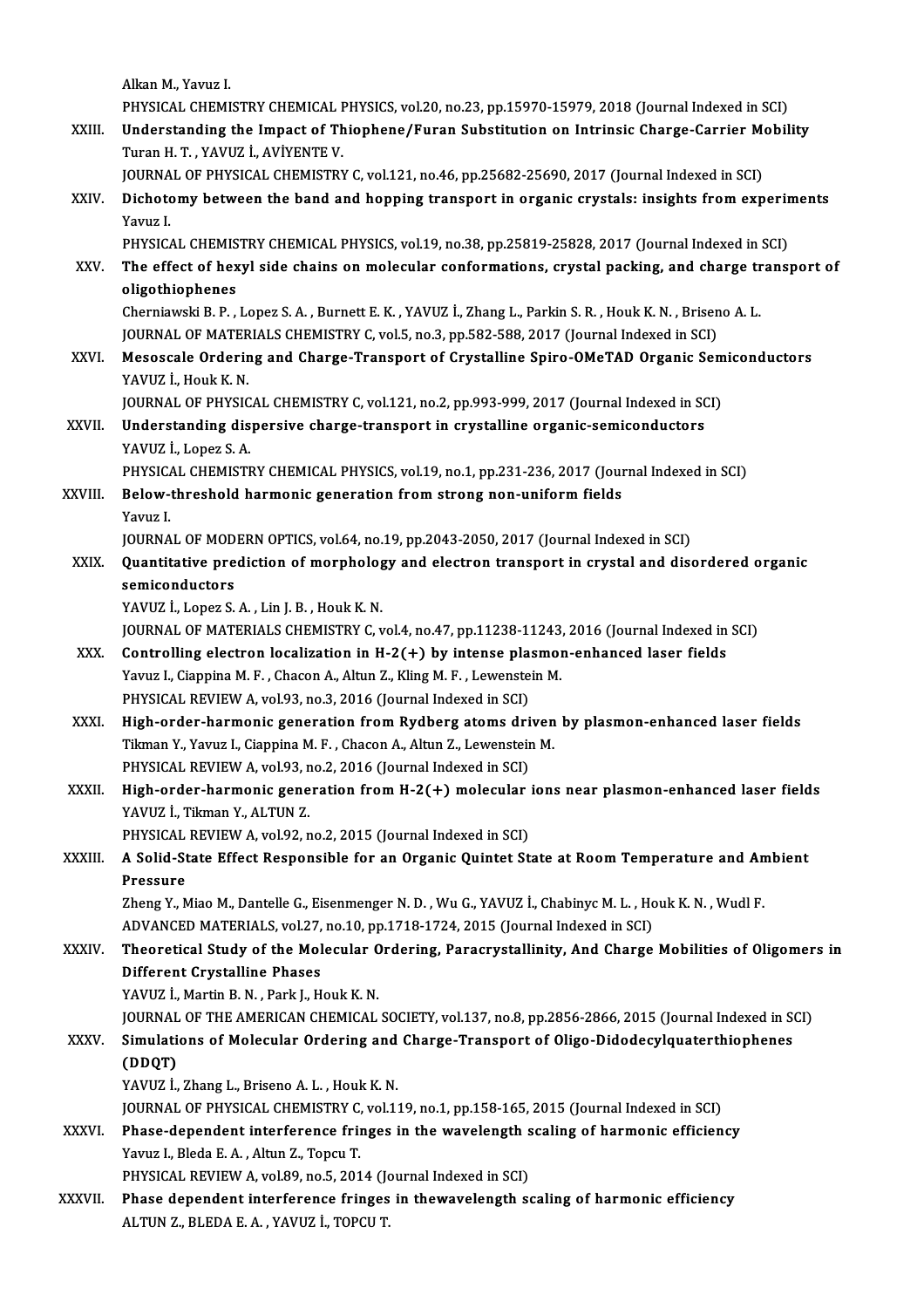|              | Physical Review X, vol.89, pp.55801, 2014 (Journal Indexed in SCI Expanded)                             |
|--------------|---------------------------------------------------------------------------------------------------------|
| XXXVIII.     | High-order-harmonic generation from Rydberg states at fixed Keldysh parameter                           |
|              | Bleda E. A., Yavuz I., Altun Z., Topcu T.                                                               |
|              | PHYSICAL REVIEW A, vol.88, no.4, 2013 (Journal Indexed in SCI)                                          |
| <b>XXXIX</b> | Gas population effects in harmonic emission by plasmonic fields                                         |
|              | Yavuz I.                                                                                                |
|              | PHYSICAL REVIEW A, vol.87, no.5, 2013 (Journal Indexed in SCI)                                          |
| XL.          | Computational thermochemistry of glycolaldehyde                                                         |
|              | BLEDA E.A., YAVUZ İ., ALTUN Z., Trindle C.                                                              |
|              | INTERNATIONAL JOURNAL OF QUANTUM CHEMISTRY, vol.113, no.8, pp.1147-1154, 2013 (Journal Indexed in SCI)  |
| XLI.         | Wavelength scaling of high-order-harmonic-generation efficiency by few-cycle laser pulses:              |
|              | Influence of carrier-envelope phase                                                                     |
|              | Yavuz I., Altun Z., Topcu T.                                                                            |
|              | PHYSICAL REVIEW A, vol.86, no.4, 2012 (Journal Indexed in SCI)                                          |
| XLII.        | Generation of a broadband xuv continuum in high-order-harmonic generation by spatially                  |
|              | inhomogeneous fields                                                                                    |
|              | Yavuz I., Bleda E. A., Altun Z., Topcu T.                                                               |
|              | PHYSICAL REVIEW A, vol.85, no.1, 2012 (Journal Indexed in SCI)                                          |
| XLIII.       | DFT characterization of the first step of methyl acrylate polymerization: Performance of modern         |
|              | functionals in the complete basis limit<br>YAVUZ İ., ÇİFTÇİOĞLU G. A.                                   |
|              | COMPUTATIONAL AND THEORETICAL CHEMISTRY, vol.978, pp.88-97, 2011 (Journal Indexed in SCI)               |
| XLIV.        | Enhancement of high-order harmonic generation in the presence of noise                                  |
|              | Yavuz I., Altun Z., Topcu T.                                                                            |
|              | JOURNAL OF PHYSICS B-ATOMIC MOLECULAR AND OPTICAL PHYSICS, vol.44, no.13, 2011 (Journal Indexed in SCI) |
| XLV.         | Two small thermodynamically stable organic dications                                                    |
|              | YUMAK YAHŞİ A., YAVUZ İ., ALTUN Z., Trindle C.                                                          |
|              | JOURNAL OF MOLECULAR STRUCTURE-THEOCHEM, vol.940, pp.6-12, 2010 (Journal Indexed in SCI)                |
| XLVI.        | Focal point analysis of torsional isomers of acrylic acid                                               |
|              | ÇİFTÇİOĞLU G. A., Trindle C., YAVUZ İ.                                                                  |
|              | MOLECULAR PHYSICS, vol.108, pp.2601-2609, 2010 (Journal Indexed in SCI)                                 |
| XLVII.       | Structure, binding energies, and IR-spectral fingerprinting of formic acid dimers                       |
|              | YAVUZ I., Trindle C.                                                                                    |
|              | JOURNAL OF CHEMICAL THEORY AND COMPUTATION, vol.4, no.3, pp.533-541, 2008 (Journal Indexed in SCI)      |
| XLVIII.      | Dielectronic recombination data for dynamic finite-density plasmas - XIII. The magnesium                |
|              | isoelectronic sequence                                                                                  |
|              | Altun Z., Yumak A., Yavuz I., Badnell N. R., Loch S. D., Pindzola M. S.                                 |
|              | ASTRONOMY & ASTROPHYSICS, vol.474, no.3, pp.1051-1059, 2007 (Journal Indexed in SCI)                    |
|              |                                                                                                         |

# Refereed Congress / Symposium Publications in Proceedings

efereed Congress / Symposium Publications in Proceedings<br>I. Isotope Effect on Molecular Dissociation by Intense LaserFields in The Vicinity of Metallic Nanotip Karakaş Karakaş S.A. , Öner M., Yavuz İ.<br>Karakaş S.A. , Öner M., Yavuz İ.<br>Turkish Physical Socisty 25th I. Isotope Effect on Molecular Dissociation by Intense LaserFields in The Vicinity of Metallic Nanot<br>Karakaş S. A. , Öner M., Yavuz İ.<br>Turkish Physical Society 35th International PhysicsCongress (TPS35), Muğla, Turkey, 4 - 08 Karakaş S. A. , Öner M., Yavuz İ.<br>Turkish Physical Society 35th International PhysicsCongress (TPS35), Muğla<br>II. Controlling Electron Localization in the Dissociation of H2 and HD<br>Öner M. Karakas S. A. Yayıyı İ. Turkish Physical Society 35th In<br>Controlling Electron Localiz<br>Öner M., Karakaş S.A. , Yavuz İ.<br>Turkish Physical Society 35th I. Öner M., Karakaş S. A. , Yavuz İ.<br>Turkish Physical Society 35th International PhysicsCongress (TPS35), Muğla, Turkey, 4 - 08 September 2019 Öner M., Karakaş S. A. , Yavuz İ.<br>Turkish Physical Society 35th International PhysicsCongress (TPS35), Muğla, Turkey, 4 - 08 September 2019<br>III. ORGANİK YARI İLETKENLERİN POLARON-BAĞLANMA VE REORGANİZASYON ENERJİLERİNİ Turkish Physical Society 35th Inter<br>ORGANİK YARI İLETKENLERİN<br>YÖNTEMLERİYLE BULUNMASI<br>Cülenniz C. YAVIZ İ ORGANİK YARI İLE<br>YÖNTEMLERİYLE E<br>Güleryüz C., YAVUZ İ.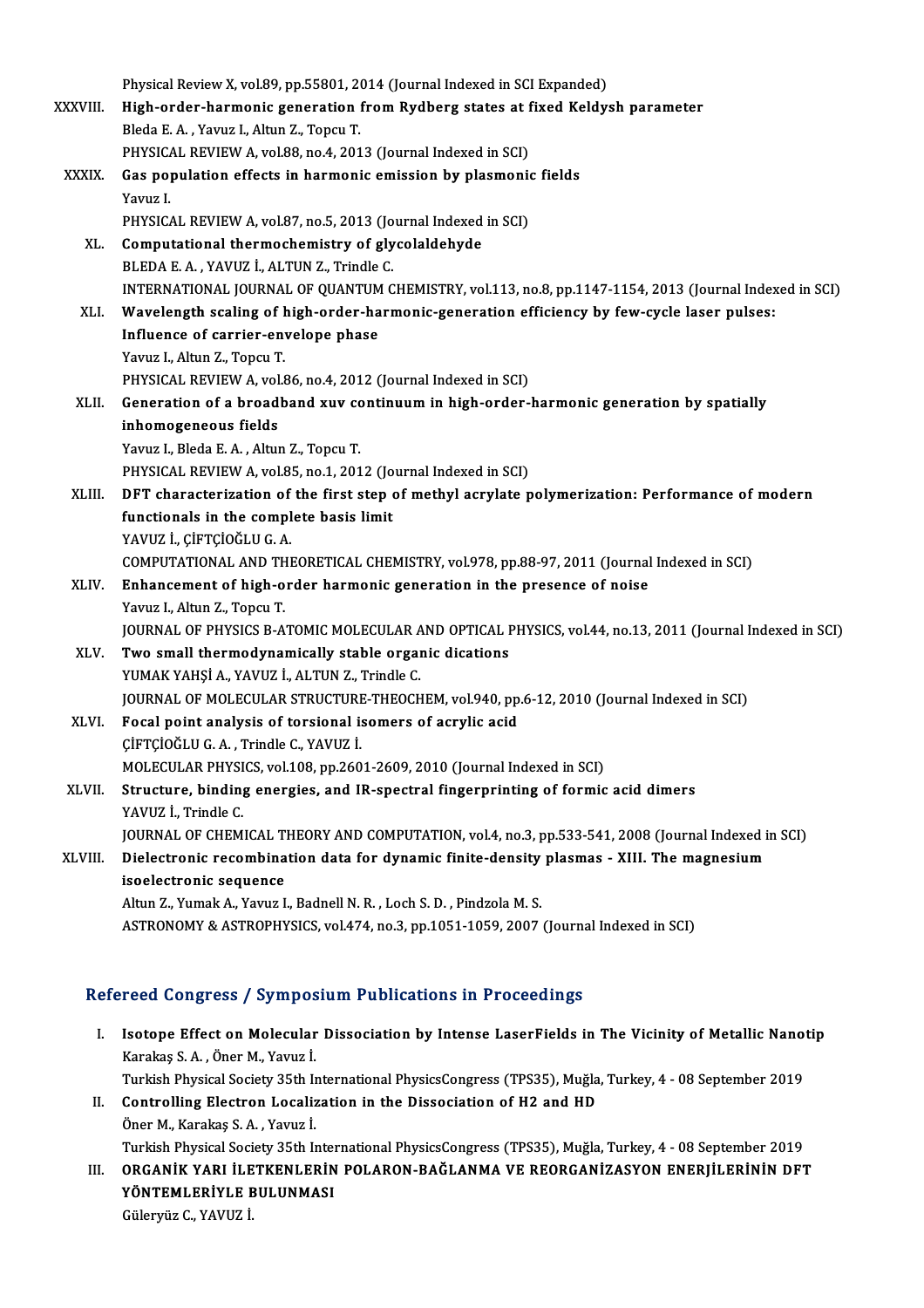I.ULUSLARARASI MULTİDİSİPLİNERÇALIŞMALAR VE ARAŞTIRMALARKONGRESİ, Turkey, 6 - 08 September 2019<br>Chinn effect en malesular disesejetian

- I.ULUSLARARASI MULTIDISIPLINERÇALIŞM<br>IV. Chirp effect on molecular dissociation<br>VARAKAS S.A. Besenberger B. Gioppine M I.ULUSLARARASI MULTIDISIPLINERÇALIŞMALAR VE ARAŞTIRI<br>Chirp effect on molecular dissociation<br>KARAKAŞ S. A. , Rosenberger P., Ciappina M., Kling M., YAVUZ İ.<br>ECAMB12-8-12 April 2010 Chirp effect on molecular<br>KARAKAŞ S.A., Rosenberger<br>ECAMP13, 8 - 12 April 2019<br>Current driven seberent KARAKAŞ S. A. , Rosenberger P., Ciappina M., Kling M.<br>ECAMP13, 8 - 12 April 2019<br>V. Current-driven coherent skyrmion generation<br>DEČER C. VAVUZ İ. VU DIZ E
- ECAMP13, 8 12 April 2019<br>Current-driven coherent s<br>DEĞER C., YAVUZ İ., YILDIZ F. Current-driven coherent skyrmion gene:<br>DEĞER C., YAVUZ İ., YILDIZ F.<br>APS March Meeting 2019, 4 - 08 March 2019<br>Impact of interlayer sounling en magnet DEĞER C., YAVUZ İ., YILDIZ F.<br>APS March Meeting 2019, 4 - 08 March 2019<br>VI. Impact of interlayer coupling on magnetic skyrmion size<br>DEĞER C. YAVUZ İ. YU DIZ E
- APS March Meeting 2019, 4 08 March 2019<br>Impact of interlayer coupling on magne<br>DEĞER C., YAVUZ İ., YILDIZ F. Impact of interlayer coupling on m:<br>DEĞER C., YAVUZ İ., YILDIZ F.<br>APS March Meeting, 4 - 08 March 2019<br>MORRHOLOCY AND CHARCE MORII DEĞER C., YAVUZ İ., YILDIZ F.<br>APS March Meeting, 4 - 08 March 2019<br>VII. MORPHOLOGY AND CHARGE-MOBILITY OF LONG ALKYL SIDE-CHAINED BTBTS<br>Alkan M. YAVUZ İ.
- APS March Meeting, 4 08 March 2019<br>MORPHOLOGY AND CHARGE-MOBILITY OF I<br>Alkan M., YAVUZ İ.<br>OEMT2018, 20 22 September 2018, vol.3, pp.40 MORPHOLOGY AND CHARGE-MOBILITY OF L<br>Alkan M., YAVUZ I.<br>OEMT2018, 20 - 22 September 2018, vol.3, pp.40 Alkan M., YAVUZ İ.<br>OEMT2018, 20 - 22 September 2018, vol.3, pp.40<br>VIII. Investigation of the Molecular Ordering and ChargeTransport of Circular-Oligomer/Fullerene<br>Complexes for Selen Celle
- OEMT2018, 20 22 Septembe<br>Investigation of the Molec<br>Complexes for Solar-Cells<br>Kessk O, DUBU i. B. YAVUZ i Complexes for Solar-Cells<br>Koçak O., DURU İ. P. , YAVUZ İ. OEMT2018,20 -22 September 2018,vol.3,pp.76 Koçak O., DURU İ. P. , YAVUZ İ.<br>OEMT2018, 20 - 22 September 2018, vol.3, pp.76<br>IX. Morphology and Charge-Mobility of Long Alkyl Side-Chained BTBTs<br>Vanuat
- OEMT20<br>Morpho<br>Yavuz İ.<br>OEMT K Morphology and Charge-Mobility of Long Alkyl Sid<br>Yavuz İ.<br>OEMT, Kırklareli, Turkey, 20 - 22 September 2018, pp.40<br>Investisation of the Molesular Ordening and Charg
- Yavuz İ.<br>OEMT, Kırklareli, Turkey, 20 22 September 2018, pp.40<br>X. Investigation of the Molecular Ordering and Charge Transport of Circular-Oligomer/Fullerene<br>Complexes for Solar Coll OEMT, Kırklareli, Turkey, 20 - 22 September 2018, pp.40<br>Investigation of the Molecular Ordering and Charg<br>Complexes for Solar-Cell<br>Yavuz İ. I<mark>nvesti</mark><br>Comple<br>Yavuz İ.<br>OEMT20 Complexes for Solar-Cell<br>Yavuz İ.<br>OEMT2018, Kırklareli, Turkey, 20 - 22 September 2018, pp.76<br>Understanding the impact of thiophane (furensubstitut)
	-
- XI. Understanding the impact of thiophene/furansubstitution to intrinsic charge-carrier mobility OEMT2018, Kırklareli, Turkey, 20<br>Understanding the impact of t<br>Turan H. T. , YAVUZ İ., Aviyente V.<br>International Sumpesium onChem Understanding the impact of thiophene/furansubstitution to intrinsic charge-carrier mobility<br>Turan H. T. , YAVUZ İ., Aviyente V.<br>International Symposium onChemistry ViA ComputationApplications on Molecular Nanoscience, 30

# XII. Dynamical origin of room-temperature charge-transport in organic crystal YAVUZ İ. Internation<br>**Dynamic**<br>YAVUZ İ. Dynamical origin of room-temperature charge-transport in organic crystal<br>YAVUZ İ.<br>nternational Symposium onChemistry ViA ComputationApplications on Molecular Nanoscience, 30 October 2017<br>PELOW THRESHOLD HARMONIC CENERATION

# XIII. BELOW-THRESHOLD HARMONIC GENERATIONFROM STRONG NON-UNIFORM FIELDS<br>YAVUZ İ. nternatio<br><mark>BELOW-</mark><br>YAVUZ İ.<br>TED. 22

TFD - 33 Turkish Physical Society Conference, 6 September - 10 October 2017

# XIV. Magnetic Properties of Co Doped Graphene: a Monte-Carlo Study KALAYCIT.,DURUİ.P. ,DEĞERC.,YAVUZ İ. Türk Fizik Derneği 33. Uluslararası Fizik Kongresi, Muğla, Turkey, 6 - 10 October 2017

XV. ORIGIN OF MAGNETISMIN CR3 DOPEDGRAPHENE DEĞERC.,DURUİ.P. ,KALAYCIT.,YAVUZ İ.

Türk Fizik Derneği 33. Uluslararası Fizik Kongresi, Muğla, Turkey, 6 - 10 October 2017

# XVI. ACCURATE PREDICTION OF POLARON-BINDINGAND REORGANIZATION ENERGIES OF Türk Fizik Derneği 33. Uluslarar:<br>ACCURATE PREDICTION OF I<br>ORGANICSEMICONDUCTORS.<br>Cüleruliz C. YAVUZ İ

ACCURATE PREDIC<br>ORGANICSEMICONI<br>Güleryüz C., YAVUZ İ.<br>TED 33 - Turkich Phy

**ORGANICSEMICONDUCTORS.<br>Güleryüz C., YAVUZ İ.<br>TFD 33 - Turkish Physical Society Int. Conference, 6 - 10 September 2017<br>DICHOTOMY RETWEEN THE RAND AND HORPINCTRANSPORT IN 4** 

# Güleryüz C., YAVUZ İ.<br>TFD 33 - Turkish Physical Society Int. Conference, 6 - 10 September 2017<br>XVII. DICHOTOMY BETWEEN THE BAND AND HOPPINGTRANSPORT IN ORGANIC CRYSTALS:<br>INSICUTSEROM THE EVREPIMENTS TFD 33 - Turkish Physical Society Int. Co<br>DICHOTOMY BETWEEN THE BAND *f*<br>INSIGHTSFROM THE EXPERIMENTS<br>VAVUZ i DI<mark>CHOT</mark><br>INSIGHT<br>YAVUZ İ.<br>TED22 INSIGHTSFROM THE EXPERIMENTS<br>YAVUZ İ.<br>TFD33 - Turkish Physical Society Int. Conference, 6 September - 10 October 2017<br>Influence of odd (oven ally) side shain substitution en the mornhology s

# YAVUZ İ.<br>TFD33 - Turkish Physical Society Int. Conference, 6 September - 10 October 2017<br>XVIII. Influence of odd/even alkyl side-chain substitution on the morphology andcharge-transport of<br>hangethiane hangethianhanes (PTPT TFD33 - Turkish Physical Society Int. Confer<br>Influence of odd/even alkyl side-chain<br>benzothieno-benzothiophenes (BTBT)<br>Alkan M. VAVUZ i Influence of odd<br>benzothieno-ben<br>Alkan M., YAVUZ İ.<br>TED22. Turlish Pl benzothieno-benzothiophenes (BTBT)<br>Alkan M., YAVUZ İ.<br>TFD33 - Turkish Physical Society Int. Conference, 27 August - 01 September 2017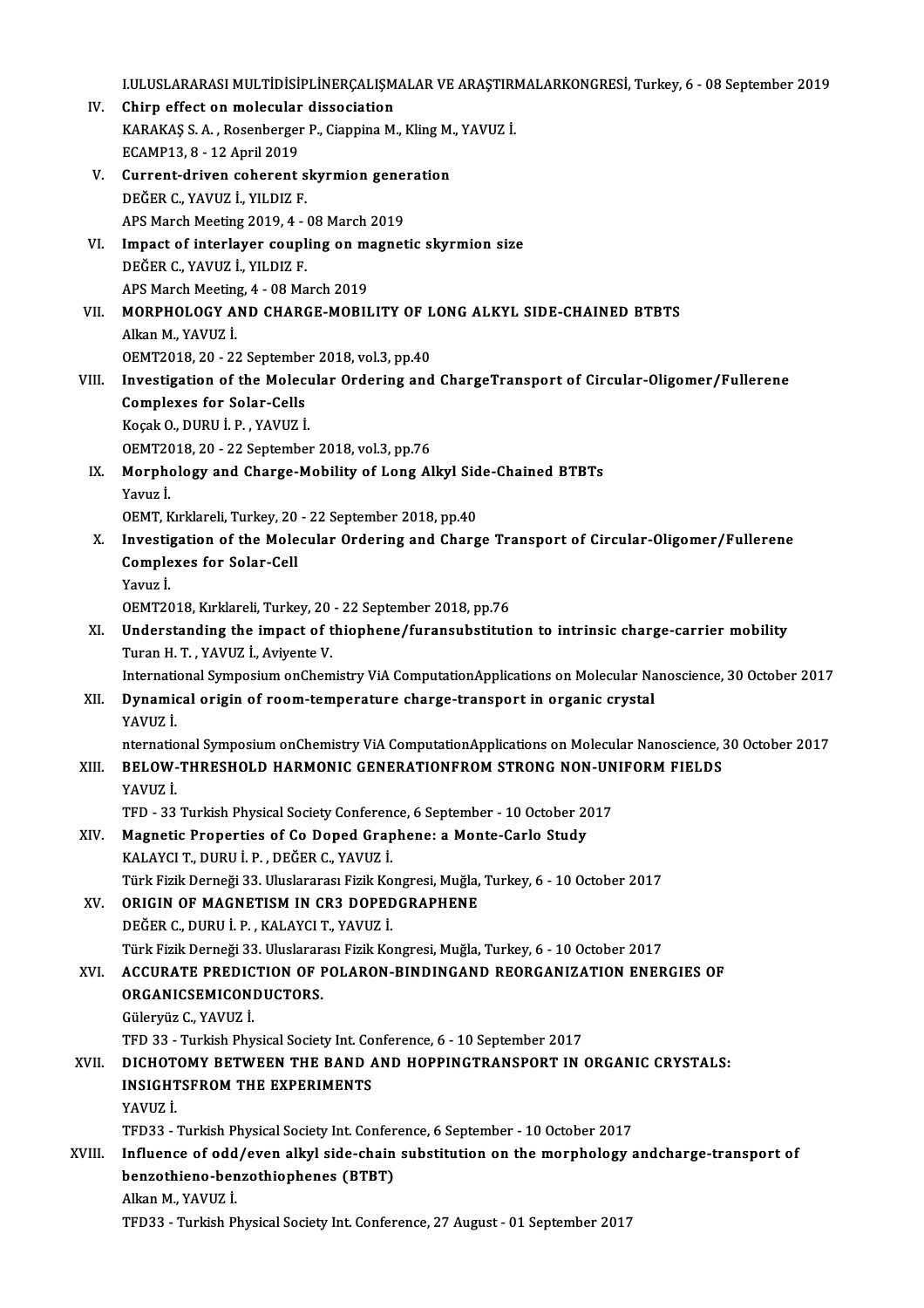| XIX.    | FERROMAGNETISM IN METAL ION DOPED DNA: A MONTECARLO STUDY                                                                                                                                           |
|---------|-----------------------------------------------------------------------------------------------------------------------------------------------------------------------------------------------------|
|         | DEĞER C., KALAYCI T., DURU İ. P., ELDEM V., YAVUZ İ.                                                                                                                                                |
|         | International Congress on Fundamental and Applied Sciences 2017, Saraybosna, Bosnia And Herzegovina, 21 - 25                                                                                        |
|         | August 2017                                                                                                                                                                                         |
| XX.     | FIRST PRINCIPLES STUDY OF REGIOSELECTIVITY OF METALION DOPING TO DNA BASE PAIRS                                                                                                                     |
|         | DEĞER C., KALAYCI T., DURU İ. P., ELDEM V., YAVUZ İ.                                                                                                                                                |
|         | International Congress on Fundamental and Applied Sciences 2017, Saraybosna, Bosnia And Herzegovina, 21 - 25                                                                                        |
|         | August 2017                                                                                                                                                                                         |
| XXI.    | Dissociation of H2 in strong inhomogeneous near-fields                                                                                                                                              |
|         | YAVUZ İ., Ciappina M. F., Chacon A., ALTUN Z., Lewenstein M., Kling M. F.                                                                                                                           |
|         | INTERNATIONAL CONFERENCE ON PHOTONIC ELECTRONIC AND ATOMIC COLLISIONS, 26 July - 01 August 2017                                                                                                     |
| XXII.   | Atomistic Morphologies and Charge transport of 5 12 cycloparaphenylenes                                                                                                                             |
|         | YAVUZ İ., Lopez S. A., Lin J. B., Darzi E., Jasti R., Houk K. N.                                                                                                                                    |
| XXIII.  | UCLA Reception Research Showcase at ACS National Meeting, San Diego, 13 - 17 March 2016                                                                                                             |
|         | Predicting atomistic morphologies and charge transport of 5 12 cycloparaphenylene<br>YAVUZ İ., Lopez S., Lin J., Darzi E., Jasti R., Houk K.                                                        |
|         | ACS Conference Exposition, 13 - 17 March 2016                                                                                                                                                       |
| XXIV.   | Harmonic-emission from Rydberg states in the vicinity of metallic nanostructures                                                                                                                    |
|         | Yavuz I., Tikman Y., Altun Z.                                                                                                                                                                       |
|         | 29th International Conference on Photonic, Electronic, and Atomic Collisions (ICPEAC), Toledo, Philippines, 22 - 28                                                                                 |
|         | July 2015, vol.635                                                                                                                                                                                  |
| XXV.    | Stochastic Enhancement of High order Harmonic Generation                                                                                                                                            |
|         | YAVUZ İ.                                                                                                                                                                                            |
|         | XXVII INTERNATIONAL CONFERENCE ON PHOTONIC, ELECTRONIC AND ATOMIC COLLISIONS (ICPEAC 2011), PTS                                                                                                     |
|         | 1-15, Belfast, K. Irlanda, United Kingdom, 01 November 2012, vol.388, pp.32023                                                                                                                      |
| XXVI.   | Dielectronic Recombination in He like Li like and Be like Iodine and KLM Resonances                                                                                                                 |
|         | BLEDA E. A., YUMAK YAHŞİ A., YAVUZ İ., ALTUN Z.                                                                                                                                                     |
|         | XXVII INTERNATIONAL CONFERENCE ON PHOTONIC, ELECTRONIC AND ATOMIC COLLISIONS (ICPEAC 2011), PTS                                                                                                     |
| XXVII.  | 1-15, Belfast, K. Irlanda, United Kingdom, 1 - 05 October 2012, vol.388, pp.62038<br>Exploring the high order harmonic generation from Rydberg states with at fixed Keldysh parameter               |
|         | BLEDA E.A., YAVUZ İ., ALTUN Z., Topçu T.                                                                                                                                                            |
|         | DAMOP12 Meeting of the APS, Orange County, United States Of America, 1 - 03 November 2012                                                                                                           |
| XXVIII. | Dielectronic Recombination in He like Li like and Be like Bismuth and KLM Resonances                                                                                                                |
|         | YAVUZ İ.                                                                                                                                                                                            |
|         | XXVII INTERNATIONAL CONFERENCE ON PHOTONIC, ELECTRONIC AND ATOMIC COLLISIONS (ICPEAC 2011), PTS                                                                                                     |
|         | 1-15, Belfast, K. Irlanda, United Kingdom, 1 - 03 November 2012, vol.388, pp.62039                                                                                                                  |
| XXIX.   | Exploring the high order harmonic generation from Rydberg states with a fixed Keldysh parameter                                                                                                     |
|         | Poster Q1 00030                                                                                                                                                                                     |
|         | BLEDA E. A., YAVUZ İ., ALTUN Z., TOPÇU T.                                                                                                                                                           |
|         | 43rd Annual Meeting of the APS Division of Atomic, Molecular and Optical Physics (DAMOP12), United States Of                                                                                        |
|         | America, 4 - 08 June 2012                                                                                                                                                                           |
| XXX.    | Dielectric Recombination Rate Coefficients of B-Like C (OTURUM NO: 01_0P67)                                                                                                                         |
|         | YUMAK YAHŞİ A., YAVUZ İ., BLEDA E. A., KARAKAŞ V., ALTUN Z.                                                                                                                                         |
|         | Turkish Physical Society 28th International Physics Congress, Muğla, Turkey, 6 - 09 September 2011<br>Control of Quantum Path High Order Harmonic Generation via Chaotic Light (OTURUM NO: 01_0P62) |
| XXXI.   | YAVUZ İ., BLEDA E.A., ALTUN Z.                                                                                                                                                                      |
|         | Turkish Physical Society 28th International Physics Congress, MIUGLA, Turkey, 6 - 09 September 2011                                                                                                 |
| XXXII.  | Dielectronic Recombination in He like Li like and Be like Bismuth and KLM Resonances                                                                                                                |
|         | YAVUZ İ., YUMAK A., BLEDA E. A., ALTUN Z.                                                                                                                                                           |
|         | XXVII International Conference on Photonic, Electronic and Atomic Collisions, Belfast, United Kingdom, 27 July - 02                                                                                 |
|         | August 2011                                                                                                                                                                                         |
|         |                                                                                                                                                                                                     |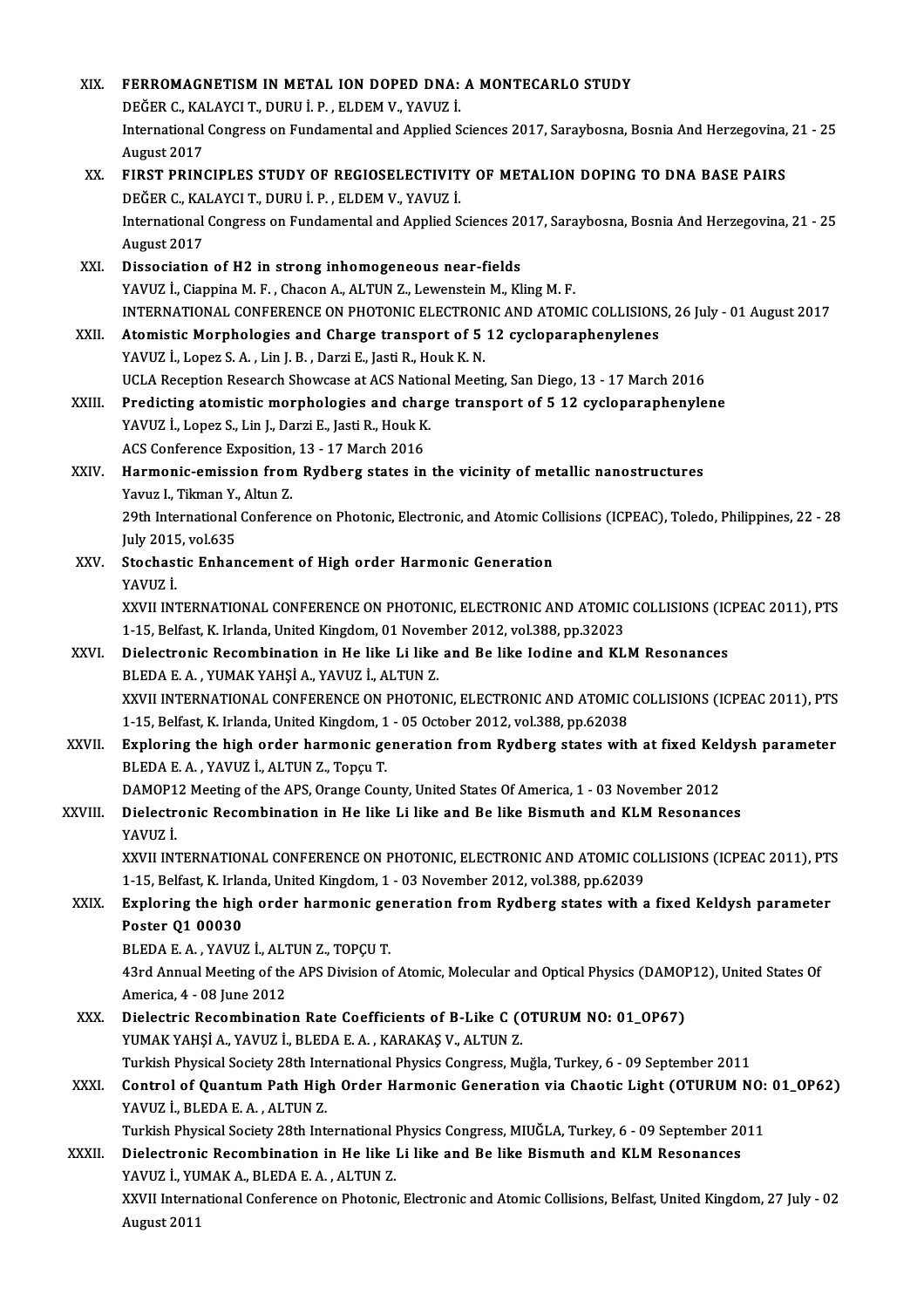| XXXIII.       | Control of quantum in high harmonic generation via chaotic light                                                      |
|---------------|-----------------------------------------------------------------------------------------------------------------------|
|               | YAVUZ İ., BLEDA E.A., ALTUN Z.                                                                                        |
|               | 28th International Physics Congress, Mugla, Bodrum, Turkey, 1 - 03 November 2011                                      |
| XXXIV.        | Dielectronic recombination rate coefficients of B like C                                                              |
|               | YUMAK YAHŞİ A., YAVUZ İ., BLEDA E. A., Karakaş V., ALTUN Z.                                                           |
|               | 28th International Physics Congress, Mugla, Bodrum, Turkey, 1 - 03 November 2011, pp.114                              |
| XXXV.         | Recombination Rate Coefficients of Be Like Sulfur                                                                     |
|               | YUMAK A., YAVUZ İ., BLEDA E. A., ALTUN Z.                                                                             |
|               | ECAMP10, 10thEuropean Conference on Atoms Molecules and Photons, Salamanca, Mexico, 4 - 09 July 2010, pp.34           |
| <b>XXXVI</b>  | ELECTRON IMPACT IOIZATION of Li LIKE SILICON Ref 722                                                                  |
|               | ALTUN Z., YUMAK YAHŞİ A., YAVUZ İ., BLEDA E. A.                                                                       |
|               | 10th European Conference on Atoms Moelcules and Photons (ECAMP 10), Salamanca, Mexico, 4 - 09 July 2010               |
| <b>XXXVII</b> | Recombination Rate Coefficients of Li Like Sulfur                                                                     |
|               | YAVUZ İ., YUMAK A., BLEDA E. A., ALTUN Z.                                                                             |
|               | ECamp10, 10thEuropean Conference on Atoms Molecules and Photons, Salamanca, Mexico, 4 - 09 July 2010, pp.50           |
| XXXVIII.      | RECOMBINATION RATE COEFFICIENTS of Li LIKE SULFUR Ref 227                                                             |
|               | YAVUZ İ., YUMAK YAHŞİ A., BLEDA E. A., ALTUN Z.                                                                       |
|               | 10th European Conference on Atoms Moelcules and Photons (ECAMP 10), Salamanca, Mexico, 4 - 09 July 2010               |
| <b>XXXIX</b>  | Level resolved distorted wave cross sections of electron impact ionization of Ar5                                     |
|               | YAVUZ İ., YUMAK YAHŞİ A., ALTUN Z.                                                                                    |
|               | XXVI International Conference on Photonic, Electronic and Atomic Collisions, Kalamazoo, United States Of America,     |
|               | 1 - 03 November 2009, vol.194, pp.62016                                                                               |
| XL.           | Electron-Impact Ionization of Atomic Ions: Theoretical Results                                                        |
|               | Loch S. D., Burgos J. M. M., Ballance C. P., Ludlow J., Lee T. -., Fogle M., Pindzola M. S., Griffin D. C., Yumak A., |
|               | Yavuz I, et al.                                                                                                       |
|               | 26th International Conference on Photonic, Electronic and Atomic Collisions, Michigan, United States Of America,      |
|               | 22 - 28 July 2009, vol 194                                                                                            |
| XLI.          | Issues in the computational estimation of free radical polymerization rates the case of methyl                        |
|               | acrylate                                                                                                              |
|               | YAVUZ İ., ÇİFTÇİOĞLU G. A., ALTUN Z.                                                                                  |
|               | 13th ICQC, Helsinki, Finland, 1 - 03 November 2009, pp.39                                                             |
| XLII.         | Resonances in rate coefficients of Na like Sulphur                                                                    |
|               | YAVUZ İ., YUMAK A., ALTUN Z.                                                                                          |
|               | X08, 21st INTERNATIONAL CONFERENCE ON X-RAY AND INNER-SHELL PROCESSES, Paris, France, 22 - 27 June                    |
|               | 2008, pp 59                                                                                                           |
| XLIII.        | Excitation Ionization Cross Section Na Like Tin                                                                       |
|               | YUMAK A., Gölçek U., YAVUZ İ., ALTUN Z.                                                                               |
|               | ECAMP IX European Conference on Atoms Molecules and Photons, Heraklion, Greece, 6 - 11 May 2007, pp.1                 |
| XLIV.         | Resonances in The Velocity Averaged Dielectronic Recombination Cross Section for Mg like Fe                           |
|               | YUMAK A., ÇİFTÇİOĞLU G. A., YAVUZ İ., ALTUN Z.                                                                        |
|               | IWP International Workshop on Photoionization 2005, Campinas, Brazil, 27 - 31 July 2005                               |

# Other Publications

ther Publications<br>I. CEP-Controlled Molecular Dissociation by Ultrashort Chirped Laser Pulses<br>Young i r r ubi<br>CEP-Co<br>Yavuz İ. <mark>CEP-Controlled Molecular I</mark><br>Yavuz İ.<br>Technical Report, pp.1-6, 2019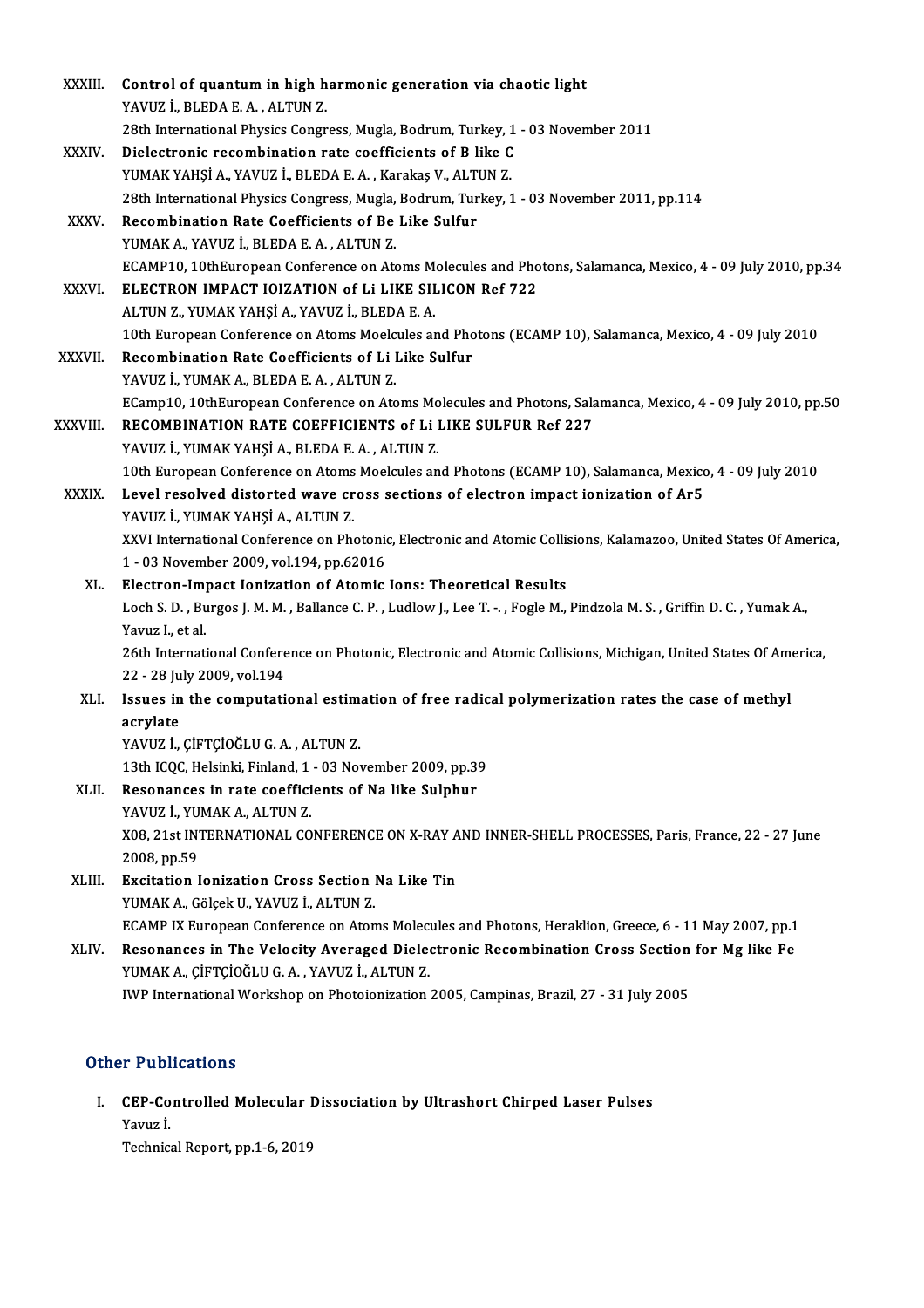# Supported Projects

Supported Projects<br>Yavuz İ., TUBITAK Project, Hibrid Perovskite Güneş Pillerinde IçselKusurların Atomik Seviyede Belirlenmesi Ve<br>Resiflestirilmesi, 2020, ...2022 Papportour Projoces<br>Yavuz İ., TUBITAK Project, Hib<br>Pasifleştirilmesi, 2020 - 2022<br>Karakas S. A., Yavus İ., TUBIT. Yavuz İ., TUBITAK Project, Hibrid Perovskite Güneş Pillerinde IçselKusurların Atomik Seviyede Belirlenmesi Ve<br>Pasifleştirilmesi, 2020 - 2022<br>Karakaş S. A. , Yavuz İ., TUBITAK Project, Isotope and Mass Asymmetry Effect on C

Pasifleştirilmesi, 2020 - 2022<br>Karakaş S. A. , Yavuz İ., TUBITAK Pro<br>near Metallic Nanotip, 2020 - 2021<br>Yavuz İ. Other Sunnerted Projecta İ Karakaş S. A. , Yavuz İ., TUBITAK Project, Isotope and Mass Asymmetry Effect on CEP-Controlled Molecular Di<br>near Metallic Nanotip, 2020 - 2021<br>Yavuz İ., Other Supported Projects, Skyrmion Bazlı Magnonik Kristallerin Manyet

near Metallic Nanotip, 2020 - 2021<br>Yavuz İ., Other Supported Projects, Skyrmion Bazlı Magnonik Kristallerin Manyetik Özelliklerinin ve Soğurma<br>Spektrumlarının İncelenmesi, 2018 - 2019

Yavuz İ., Project Supported by Higher Education Institutions, Simetrik ve asimetrik alkil-eklenmiş benzotiyenobenzotiyofen(BTBT) organikyarıiletkenlerinmoleküler düzenve yük-taşınımlarınıntahminedilmesi,2017 -2019 Yavuz İ., Project Supported by Higher Education Institutions, Simetrik ve asimetrik alkil-eklenmiş benzotiyeno<br>benzotiyofen (BTBT) organik yarıiletkenlerinmoleküler düzen ve yük-taşınımlarının tahmin edilmesi, 2017 - 2019<br> benzotiyofen (BTBT) organik yarıiletkenlerinmoleküler düzen ve yük-taşınımlar<br>Yavuz İ., TUBITAK Project, Heteroeklem-Tabanlı Organik Fotovoltaik Uygulamala<br>Komplekslerinin Yapısal Düzen ve Yük-Taşınımlarının İncelenmesi, 2 Yavuz İ., TUBITAK Project, Heteroeklem-Tabanlı Organik Fotovoltaik Uygulamalar İçin Dairesel-Oligomer/Fullerene<br>Komplekslerinin Yapısal Düzen ve Yük-Taşınımlarının İncelenmesi, 2017 - 2018<br>Yavuz İ., Project Supported by Ot

Komplekslerinin Yapısal Düzen ve Yük-Taşınımlarının İncelenmesi, 2017 - 2018<br>Yavuz İ., Project Supported by Other Official Institutions, Antiferromanyetik İyor<br>Manyetik Özelliklerinin Belirlenmesi, 2016 - 2018 Yavuz İ., Project Supported by Other Official Institutions, Antiferromanyetik İyon Katkılı DNA Nanotellerin Elektronik ve<br>Manyetik Özelliklerinin Belirlenmesi, 2016 - 2018<br>Yavuz İ., Project Supported by Public Organization

Yavuz İ., Project Supported by Public Organizations in Other Countries, DMREF: Iterative Theoretical Morphology Yavuz İ., Project Supported by Public Organizations in Other Countries, DMREF: Iterative Theoretical Morph<br>Prediction Synthesis and Characterization of Novel Donor Oligomers for Accelerated Materials Discovery, 2<br>Yavuz İ., Prediction Synthesis and Characterization of Novel Donor Oligomers for Accelerated<br>Yavuz İ., Project Supported by Higher Education Institutions, Tek/çift alkil zincir eklen<br>benzothiophenelerin (BTBT) morfoloji ve yük-taşın Yavuz İ., Project Supported by Higher Education Institutions, Tek/çift alkil zincir eklenmesinin benzothieno-<br>benzothiophenelerin (BTBT) morfoloji ve yük-taşınımları üzerine etkisi, 2017 - 2017<br>Yavuz İ., Project Supported

benzothiophenelerin (BTBT) morfoloji ve yü<br>Yavuz İ., Project Supported by Higher Educa<br>taşınımlarının tahmin edilmesi, 2016 - 2017<br>Yavuz İ. Project Supported by Higher Educa: Yavuz İ., Project Supported by Higher Education Institutions, 5 12 Sikloparafenilenlerin atomistik morfolojileri ve yük<br>taşınımlarının tahmin edilmesi, 2016 - 2017<br>Yavuz İ., Project Supported by Higher Education Institutio

taşınımlarının tahmin edilmesi, :<br>Yavuz İ., Project Supported by <del>I</del><br>Verim Artırılması, 2006 - 2012 Verim Artırılması, 2006 - 2012<br>Scientific Refereeing

Scie**ntific Refereeing**<br>TUBITAK Project, 1001 - Program for Supporting Scientific and Technological Research Projects, Marmara University,<br>Turkey, July 2019 TUBITAK Project, 1<br>TUBITAK Project, 1<br>Turkey, July 2019<br>TUBITAK Project 1 TUBITAK Project, 1001 - Program for Supporting Scientific and Technological Research Projects, Marmara University,<br>Turkey, July 2019<br>Turkey, July 2019<br>Turkey, July 2019 Turkey, July 2019<br>TUBITAK Project,<br>Turkey, July 2019 TUBITAK Project, 1001 - Program for Supporting Scientific and Technological Research Projects, Marmara University,<br>Turkey, July 2019<br>TUBITAK Project, 1001 - Program for Supporting Scientific and Technological Research Proj TUBITAK Project, 1001 - Program for Supporting Scientific and Technological Research Projects, Marmara University, ADVANCED ENERGY MATERIALS, SCI Journal, May 2019 JOURNAL OF PHYSICAL CHEMISTRY, SCI Journal, November 2018 ADVANCED ENERGY MATERIALS, SCI Journal, May 2019<br>JOURNAL OF PHYSICAL CHEMISTRY, SCI Journal, November 2018<br>ADVANCED FUNCTIONAL MATERIALS, SCI Journal, September 2018<br>ZEITSCHRIET EUR RHYSIK SCI Journal June 2018 JOURNAL OF PHYSICAL CHEMISTRY, SCI Journal, N<br>ADVANCED FUNCTIONAL MATERIALS, SCI Journal<br>ZEITSCHRIFT FUR PHYSIK, SCI Journal, June 2018<br>JOURNAL OF PHYSICAL CHEMISTRY, SCI Journal I. ADVANCED FUNCTIONAL MATERIALS, SCI Journal, Septem<mark>l</mark><br>ZEITSCHRIFT FUR PHYSIK, SCI Journal, June 2018<br>JOURNAL OF PHYSICAL CHEMISTRY, SCI Journal, July 2017<br>OPTICS EXPRESS, SCI Journal, August 2016 ZEITSCHRIFT FUR PHYSIK, SCI Journal, June<br>JOURNAL OF PHYSICAL CHEMISTRY, SCI Jou<br>OPTICS EXPRESS, SCI Journal, August 2016<br>JOURNAL OF PHYSICAL CHEMISTRY, SCI JO JOURNAL OF PHYSICAL CHEMISTRY, SCI Journal, July 2017<br>OPTICS EXPRESS, SCI Journal, August 2016<br>JOURNAL OF PHYSICAL CHEMISTRY, SCI Journal, July 2016<br>INTERNATIONAL JOURNAL OF MODERN BUYSICS R. SCI Jou OPTICS EXPRESS, SCI Journal, August 2016<br>JOURNAL OF PHYSICAL CHEMISTRY, SCI Journal, July 2016<br>INTERNATIONAL JOURNAL OF MODERN PHYSICS B, SCI Journal, May 2016<br>SCIENTIFIC REPORTS, SCI Journal, April 2016 **JOURNAL OF PHYSICAL CHEMISTRY, SCI Journ<br>INTERNATIONAL JOURNAL OF MODERN PHYS<br>SCIENTIFIC REPORTS, SCI Journal, April 2016<br>ACCOUNTS OF CHEMICAL RESEARCH SCI Jour</u>** INTERNATIONAL JOURNAL OF MODERN PHYSICS B, SCI Journal,<br>SCIENTIFIC REPORTS, SCI Journal, April 2016<br>ACCOUNTS OF CHEMICAL RESEARCH, SCI Journal, January 2014<br>CHEMICAL BHYSICS, SCI Journal Ostaber 2012 SCIENTIFIC REPORTS, SCI Journal, April 2016<br>ACCOUNTS OF CHEMICAL RESEARCH, SCI Journ<br>CHEMICAL PHYSICS, SCI Journal, October 2012 CHEMICAL PHYSICS, SCI Journal, October 2012<br>Tasks In Event Organizations

Yavuz İ., M-BIO2017, Scientific Congress, Kocaeli, Turkey, Eylül 2017

## Edit Congress and SymposiumActivities